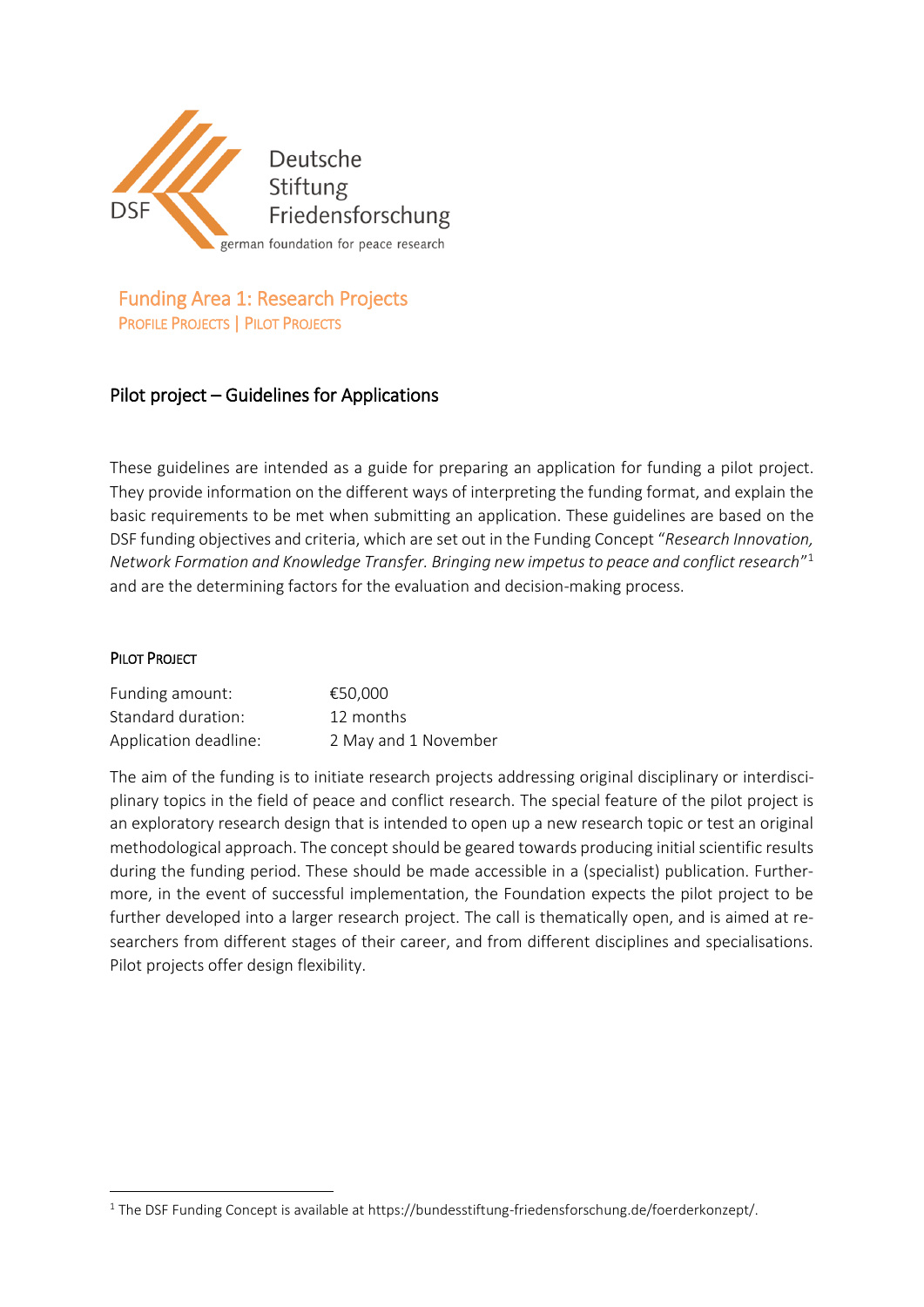# Application requirements

Applications for funding can only be submitted by researchers who belong to or are directly affiliated with a higher education institution, a non-university research institution or a scientific institution recognised as a non-profit organisation<sup>2</sup>. It is not possible to provide direct financial funding to private individuals.

The minimum requirement for submitting an application is having completed a doctorate. Exceptions can only be made for researchers who can demonstrate that they have been engaged in scientific activities for many years and have published relevant articles in the field of research.

The Foundation only accepts applications for project funding submitted by scientific institutions within Germany. It generally only approves funding to domestic institutions. However, this does not exclude the possibility of using funding for international scientific cooperation.

Institutions that receive DSF funding are required to ensure that the funding is administered professionally.

The Foundation supports research activities for a limited funding period. The results of a funded project can also be used to prepare theses and dissertations. The Foundation does not accept project funding applications that focus solely on a doctoral or habilitation project. The Foundation does not award scholarships for thesis and dissertation projects in the context of project funding.

# Basic requirements

**.** 

DSF only funds scientific projects that are thematically related to the research field of peace and conflict research. Relevance shall be adequately substantiated in the application for project funding.

To be considered as a promising application, a structured and comprehensible research concept must be submitted to the Foundation, providing a clear and adequate basis for the reviewers to expertly assess the *explorative* project. Care should be taken to ensure that appropriate consideration is given to the explanation of the research question, the theoretical and methodological foundation and the operationalisation of the research design.

Applications for funding pilot projects must always include a research ethics assessment of the project.

In the case of funding, the Foundation assumes that the organisation receiving funding will provide the infrastructure and basic equipment required to implement the proposed project. Programme allowances and overhead costs may not be claimed. The organisation receiving funding assumes the role of employer for the duration of the project; it is therefore responsible for the proper management of labour costs.

<sup>&</sup>lt;sup>2</sup> Where applicable, relevant supporting documents shall be enclosed with the application.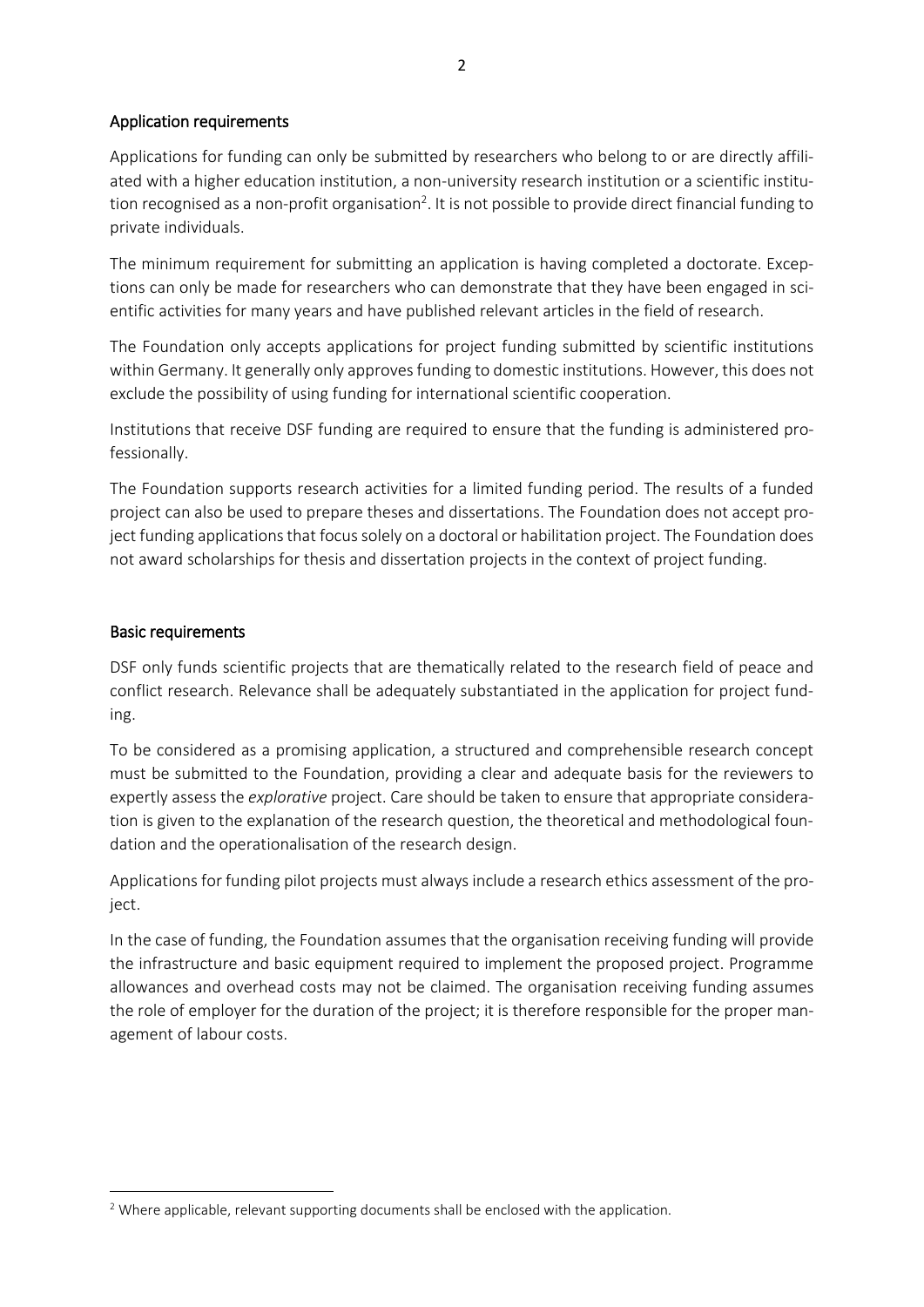### Funding criteria

When assessing applications for project funding, the Foundation distinguishes between four core criteria and four additional criteria<sup>3</sup>:

Adequate consideration must be given to the *core criteria* – scientific relevance, quality of the research design, specialist qualifications of the project team, and potential for knowledge transfer – in all project proposals. Their fulfilment is a prerequisite for a positive funding decision.

Not all of the four *additional criteria* – promotion of early career researchers, national and international research collaboration, interdisciplinary orientation, and diversity – have to be met, depending on the research design. However, the applicant should assess how significant the additional criteria may be to the project when preparing the research project. The Foundation expects applications to contain statements on the relevance or non-relevance of each criteria. The fulfilment of additional criteria has an impact on the overall assessment of applications for funding.

# Costs eligible for funding

Funding for project-related labour and material costs can be requested from DSF. Such funding must be used within the specified funding period.

The standard duration of funding is calculated based on the financing of a 65% staff position, TVöD/TVL 13, over a period of 12 months. The staff position can be flexibly adjusted to the duration of the project. Part-time positions exceeding or below 65 per cent may shorten or lengthen the funding period. Positions with less than 50 per cent of a full-time equivalent will only be approved in duly substantiated exceptional cases.

Labour costs include expenses for research assistants and student assistants, contracts for work and services with third parties, and other work (e.g. translations).

Applications should justify the appropriateness of awarding contracts for work and services to third parties. The remuneration paid for contracts for work and services is subject to proportionality in relation to the task profile and the place of work.

Material costs include expenses for travel as well as for working materials and technical equipment that are not part of the basic equipment provided by the organisations receiving funding. It is also possible to apply for funding for a scientific workshop (maximum of €5,000) that is justifiably related to the research work.

Travel expenses include expenses for field research stays and other research trips. In addition, funding for participation in symposia<sup>4</sup> relevant to the project can be requested in order to develop the careers of early career researchers.

The current rates set out in the Federal Travel Expenses Act (BRKG) apply when calculating travel expenses. In the case of longer research stays, different accommodation options should be eplored.

DSF also finances working materials required for the successful implementation of the research project. These include, for example, the acquisition of specialist literature that is not available in

1

<sup>&</sup>lt;sup>3</sup> See the conceptual definitions in the Funding Concept.

<sup>&</sup>lt;sup>4</sup> Major international conferences such as ISA, EPCR, etc. are excluded from funding.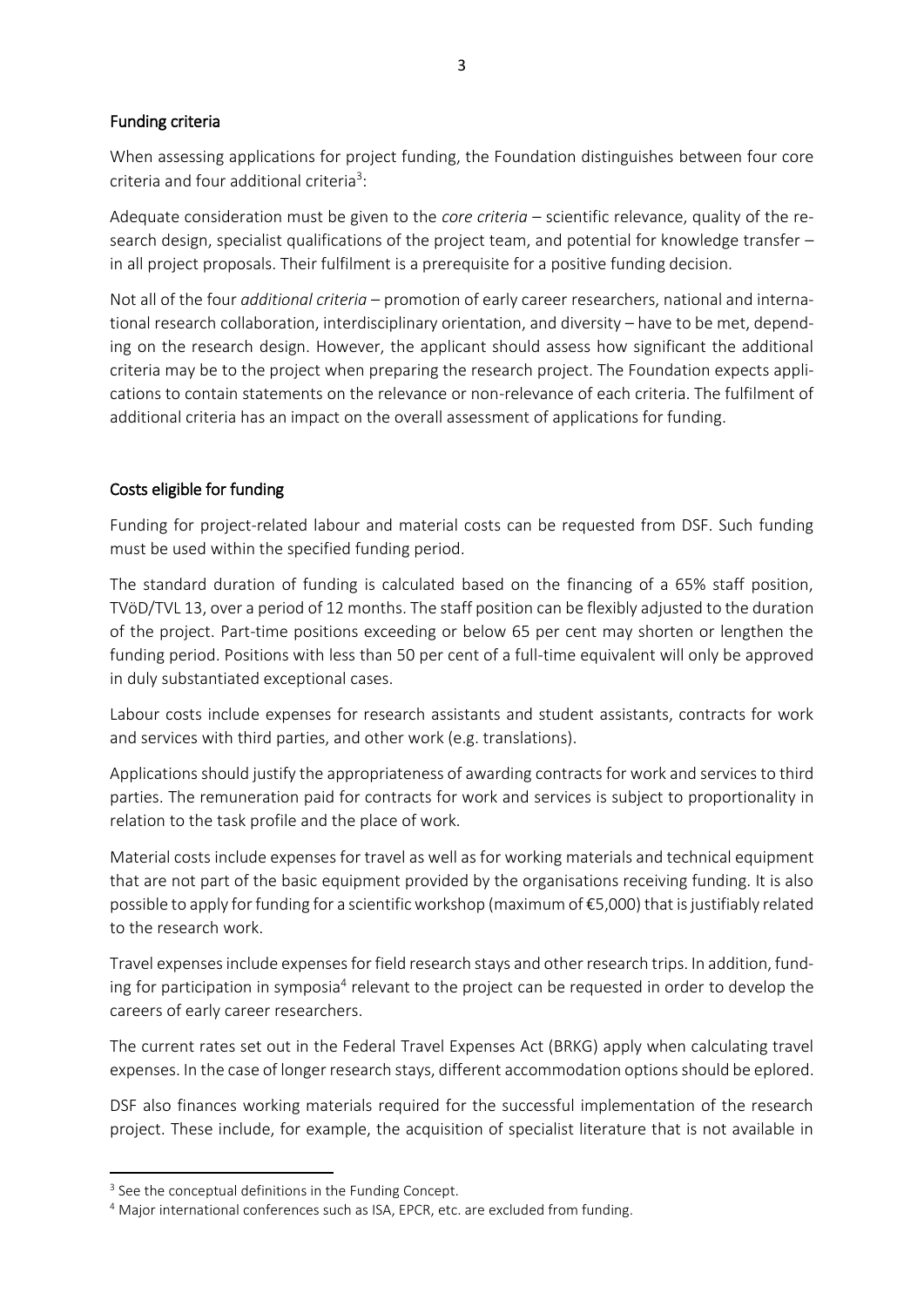libraries or online, fees for software licences and databases, and the costs of consumables and communication, provided they exceed a reasonable own contribution.

In justified cases, the Foundation also subsidises the purchase of computer equipment and other technical devices. It makes a one-off contribution to no more than 50 per cent of the purchase costs, provided that these are proportionate. This equipment becomes the property of the organisation receiving funding. Running costs (maintenance, repairs, etc.) are not covered.

€1,000 in funding can be included in the project budget for the production of project publications and materials<sup>5</sup> for knowledge transfer. This amount is available exclusively for editorial work, and not for printing allowances paid to publishers.

The budget items must be adequately justified in the application's accompanying text. Funding requirements shall be calculated according to the principle of proportionality. The Foundation reserves the right to adjust cost estimates.

The overviews in *Appendices 1a/b* provide information on possible uses and the underlying cost estimates.

# Application documents

The Foundation requires the following documents (in German or English) in order to process applications for project funding:

- COVER LETTER | A signed letter from the applicants to the Foundation (as a scan or with a digital signature)
- SUMMARY/ABSTRACT| A separate one-page summary of the project (approx. 1,800 characters including spaces, at least 11 point font size)
- LONG VERSION | A presentation of the research project (research question, theoretical and methodological foundation, operationalisation, cost plan, list of references<sup>6</sup>) with a maximum of 10 pages (approx. 20,000 characters including spaces, at least 11 point font size) *Supplementary appendices*: CVs of the applicants and project staff (maximum of 2 pages each<sup>7</sup>), a list of own publications relevant to the project<sup>8</sup> (maximum of 2 pages), cost estimates for third-party services, cooperation agreements, etc.
- COST PLAN | An additional cost breakdown (see the *template Excel file*)

A suggested list of possible bullet points is attached to these guidelines as Appendix 2. The Foundation reserves the right to return applications that exceed the specified number of pages for reworking.

All applications must be submitted to the Foundation in a digitised version. To do this, the application form<sup>9</sup> on the Foundation's website must be completed and four separate files (3 PDF, 1 Excel)

**.** 

<sup>&</sup>lt;sup>5</sup> In print or digital versions.

<sup>&</sup>lt;sup>6</sup> The reference list of research literature can also optionally be added as an appendix (maximum of 2 pages).

<sup>&</sup>lt;sup>7</sup> The two-page CV should only contain information on professional credentials that is directly relevant to the application. Lists of lectures, memberships, etc. are not desired.

<sup>&</sup>lt;sup>8</sup> A complete list of the applicant's own publications cannot be attached to the application.

<sup>&</sup>lt;sup>9</sup> The form is available at https://bundesstiftung-friedensforschung.de/e-antrag/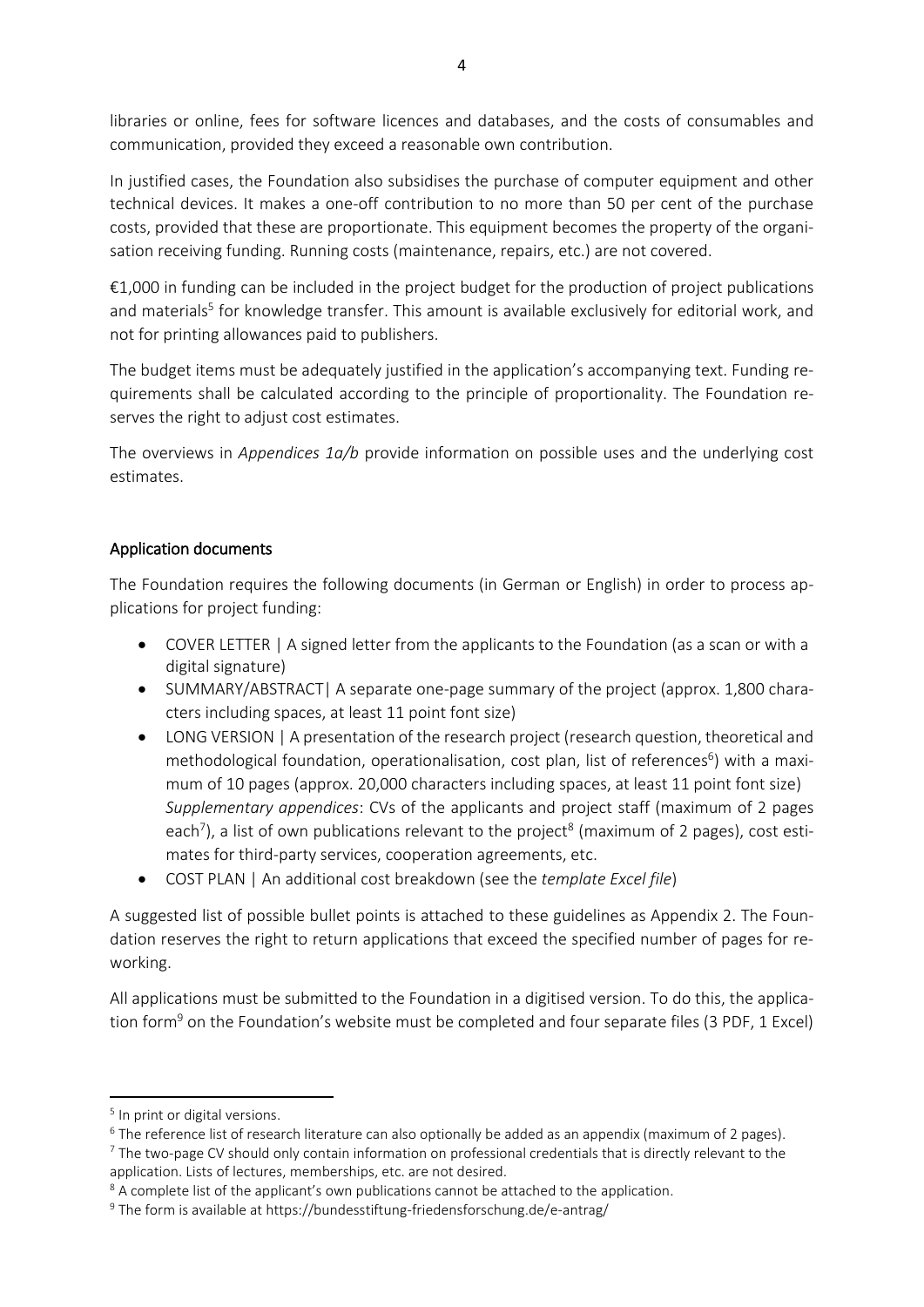– cover letter, the long version of the application (including annexes), the summary and the additional cost plan - must be attached.

# The evaluation and decision-making process

Applications for funding pilot projects are assessed on the basis of at least two external expert opinions. If assessments differ widely, the Foundation may seek a third expert opinion.

The decision on the funding of requested research projects is made by the DSF Executive Board.

In the event of a positive decision on the award of funding, the Foundation reserves the right to issue a final approval only after a written statement has been submitted on the points of criticism and follow-up questions in the expert opinions.

Post-qualification of a pilot project in the current application process is not possible.

A rejected application for project funding may be resubmitted once in a revised version as a new application.

As a matter of principle, the Foundation only makes the expert opinions available in anonymised form.

DSF approves funding to the applicant's research institution. This entails the compulsory recognition of the Foundation's approval regulations by the management of the institution and the project owner. Further details can be found in the approval regulations for funded research projects.

Osnabrück, May 2021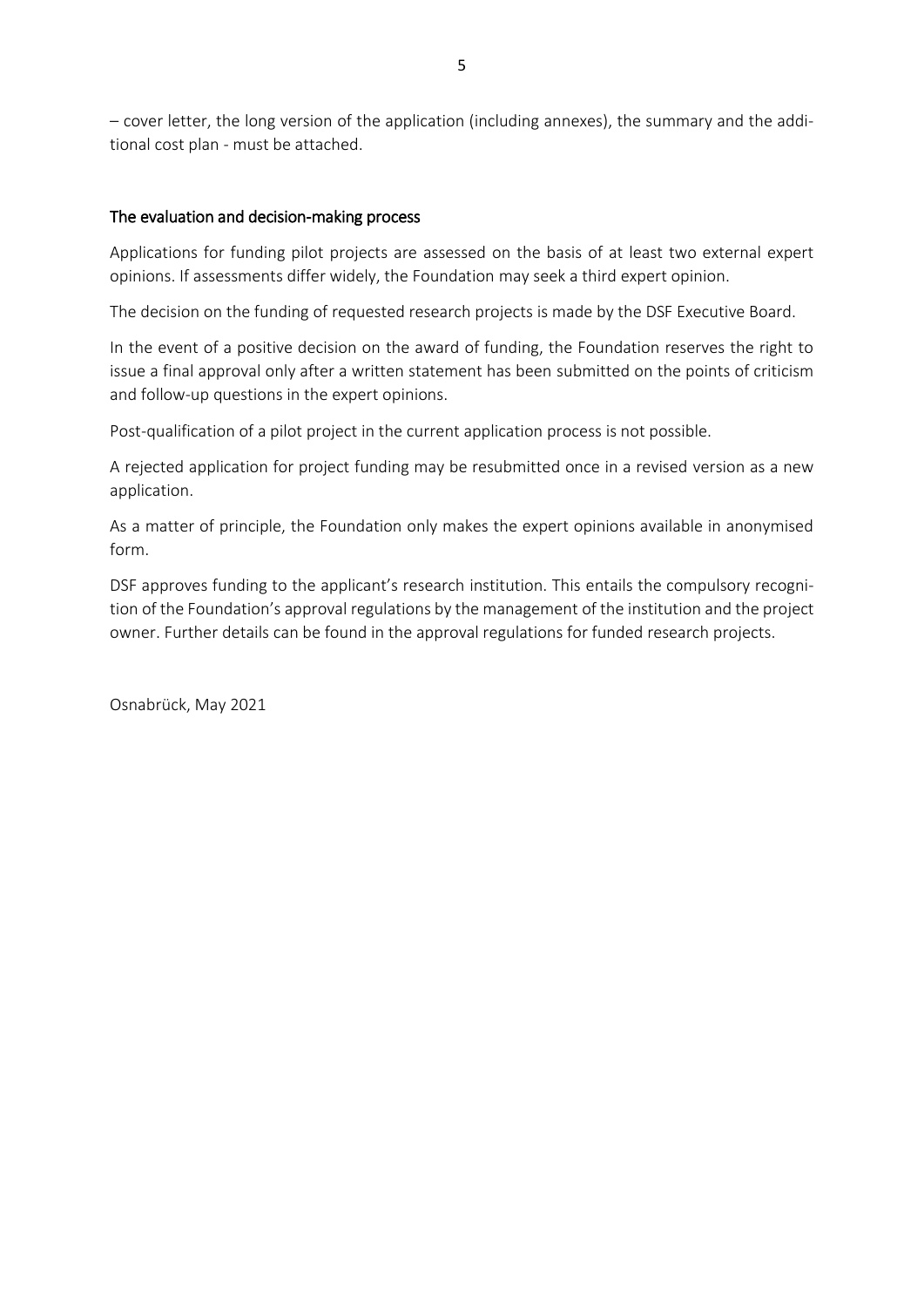### APPENDIX 1A | Pilot project: Information on drawing up a cost plan

*When drawing up the cost plan, the following points must be observed:*

- DSF does not assume any overhead costs of the organisation receiving funding. It assumes that the infrastructure (e.g. work rooms, office and computer equipment, access to software licences, libraries and databases) is provided by the organisation receiving funding as its own contribution. For this reason, any material costs listed that count as part of a research institution's basic equipment require special justification.
- If labour and material costs have been calculated incorrectly, the Foundation will not allocate additional funding. It is recommended to add a 3% safety margin to the labour costs in order to compensate for progressive collectively agreed wage rises.
- Lump sums with no mention of a specific intended use will not be granted.
- $\bullet$  Individual cost items should be rounded up to the nearest  $\epsilon$ 10.
- Please note that a cost plan with the necessary explanations must be included in the long version of the application.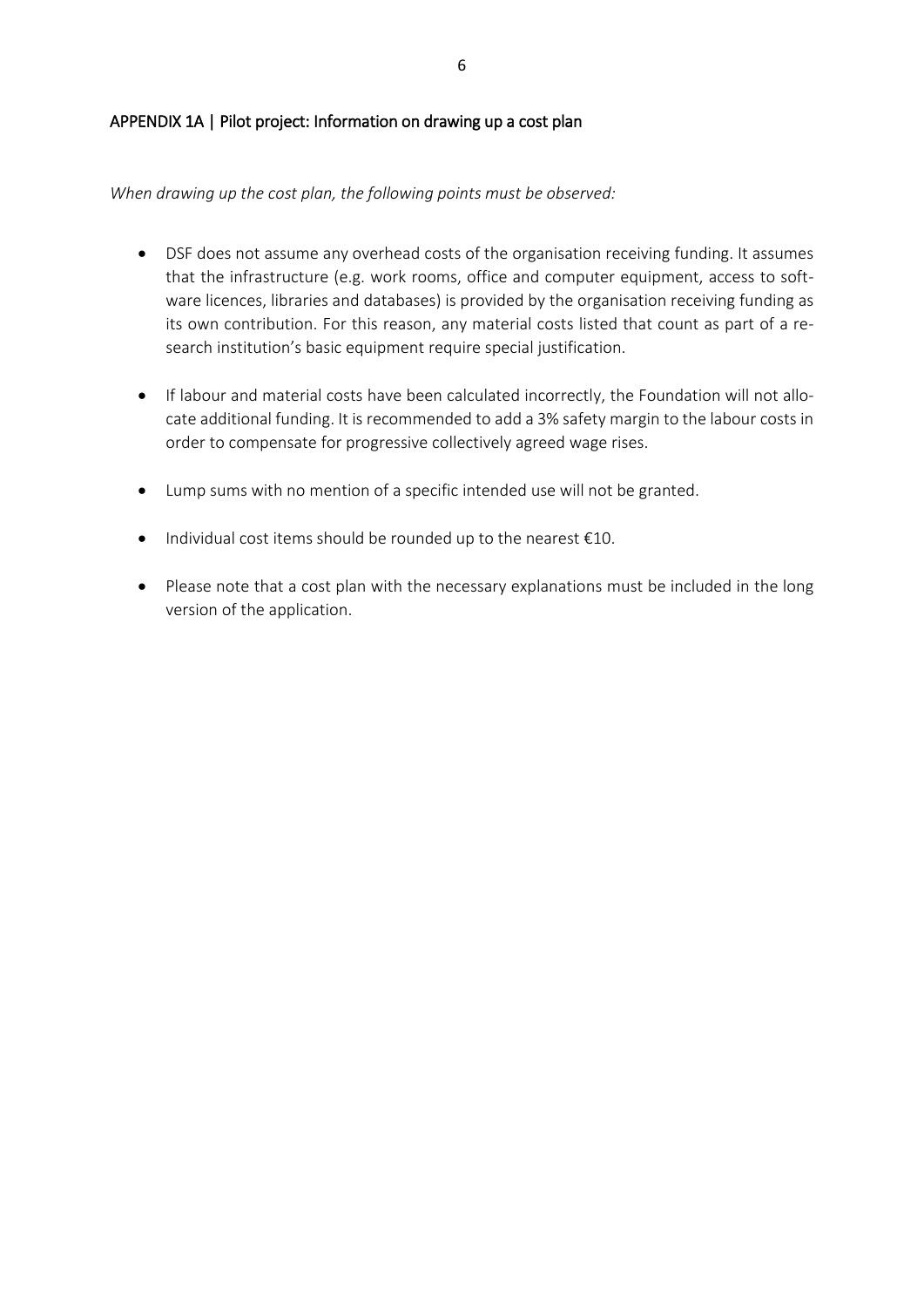| <b>COST ITEM</b>                                                                       | <b>INFORMATION</b>                                                                                                                                                        | <b>REMARKS</b>                                                                                                                                                                  |
|----------------------------------------------------------------------------------------|---------------------------------------------------------------------------------------------------------------------------------------------------------------------------|---------------------------------------------------------------------------------------------------------------------------------------------------------------------------------|
| <b>LABOUR COSTS</b>                                                                    |                                                                                                                                                                           |                                                                                                                                                                                 |
| Staff positions for project exe-<br>cution                                             | Total employer costs (Arbeitgeberbrutto)<br>TVÖD/TVL group, normally pay grade 13<br>Duration of employment<br>Full-time equivalent as a percentage<br>Safety margin (3%) | Employees who have not com-<br>pleted a doctorate, up to group 13<br>at the most                                                                                                |
| Student or research assistants                                                         | Duration of employment<br>Monthly working hours<br>Hourly rate, including ancillary wage costs                                                                            | Wages rate of the organisations re-<br>ceiving funding                                                                                                                          |
| Contracts for work and services<br>with third parties                                  | Scope, performance, remuneration                                                                                                                                          | Remuneration taking into account<br>local conditions                                                                                                                            |
| Fee contracts                                                                          | E.g. translations, transcriptions                                                                                                                                         |                                                                                                                                                                                 |
| <b>MATERIAL COSTS</b>                                                                  |                                                                                                                                                                           |                                                                                                                                                                                 |
| Project-related field research stays and other research trips                          |                                                                                                                                                                           |                                                                                                                                                                                 |
| Flight and travel expenses                                                             | Ticket and feeder costs<br>Local transport costs                                                                                                                          | Provisions of the Federal Travel Ex-<br>penses Act (BRKG)                                                                                                                       |
| Subsistence costs                                                                      | Number of overnight stays Number of<br>days and daily rates (see BRKG)                                                                                                    | Review of the type of accommoda-<br>tion in the case of longer research<br>stays                                                                                                |
| Incidental travel expenses                                                             | Visas, vaccinations                                                                                                                                                       |                                                                                                                                                                                 |
| Participation in project-related or topic-related scientific conferences               |                                                                                                                                                                           |                                                                                                                                                                                 |
| Travel and participation costs                                                         | Ticket and feeder costs<br>Number of overnight stays<br>Number of days and daily rates (see BRKG)<br>Additional costs such as visas and fees                              | Applies only to early career re-<br>searchers employed within the pro-<br>ject. Association conventions and<br>major international conferences<br>(e.g. ISA, ECPR) are excluded |
| <b>WORKING MATERIALS</b>                                                               |                                                                                                                                                                           |                                                                                                                                                                                 |
| soft-<br>Computers,<br>standard<br>ware, mobile devices                                | Grants up to a maximum of 50 per cent of<br>the purchase costs                                                                                                            | Justification why they are not part<br>of the basic equipment provided by<br>the organisation receiving funding                                                                 |
| Specialist literature                                                                  | No specific information                                                                                                                                                   | Not available in libraries                                                                                                                                                      |
| Special database fees and appli-<br>cation software                                    | Name of the database and application<br>software                                                                                                                          | The applicant should check whether<br>licences are available at the organi-<br>sation receiving funding                                                                         |
| Consumables and communica-<br>tion                                                     | Examples of intended use                                                                                                                                                  |                                                                                                                                                                                 |
| PROJECT-RELATED WORKSHOP (maximum of €5,000)                                           |                                                                                                                                                                           |                                                                                                                                                                                 |
| Conference expenses                                                                    | Duration and number of participants<br>Flight/travel expenses, subsistence costs<br>Organisational costs                                                                  | Provisions of the Federal Travel Ex-<br>penses Act (BRKG)                                                                                                                       |
| PROJECT PUBLICATIONS (subsidy, maximum of €1,500)                                      |                                                                                                                                                                           |                                                                                                                                                                                 |
| Editorial work on print and dig-<br>ital publications<br>Foreign language proofreading | Costs for editing, proofreading, layout,<br>printing (knowledge transfer), etc.                                                                                           | Applies to specialist publications<br>and knowledge transfer publica-<br>tions.<br>Subsidies for publishing costs are<br>excluded.                                              |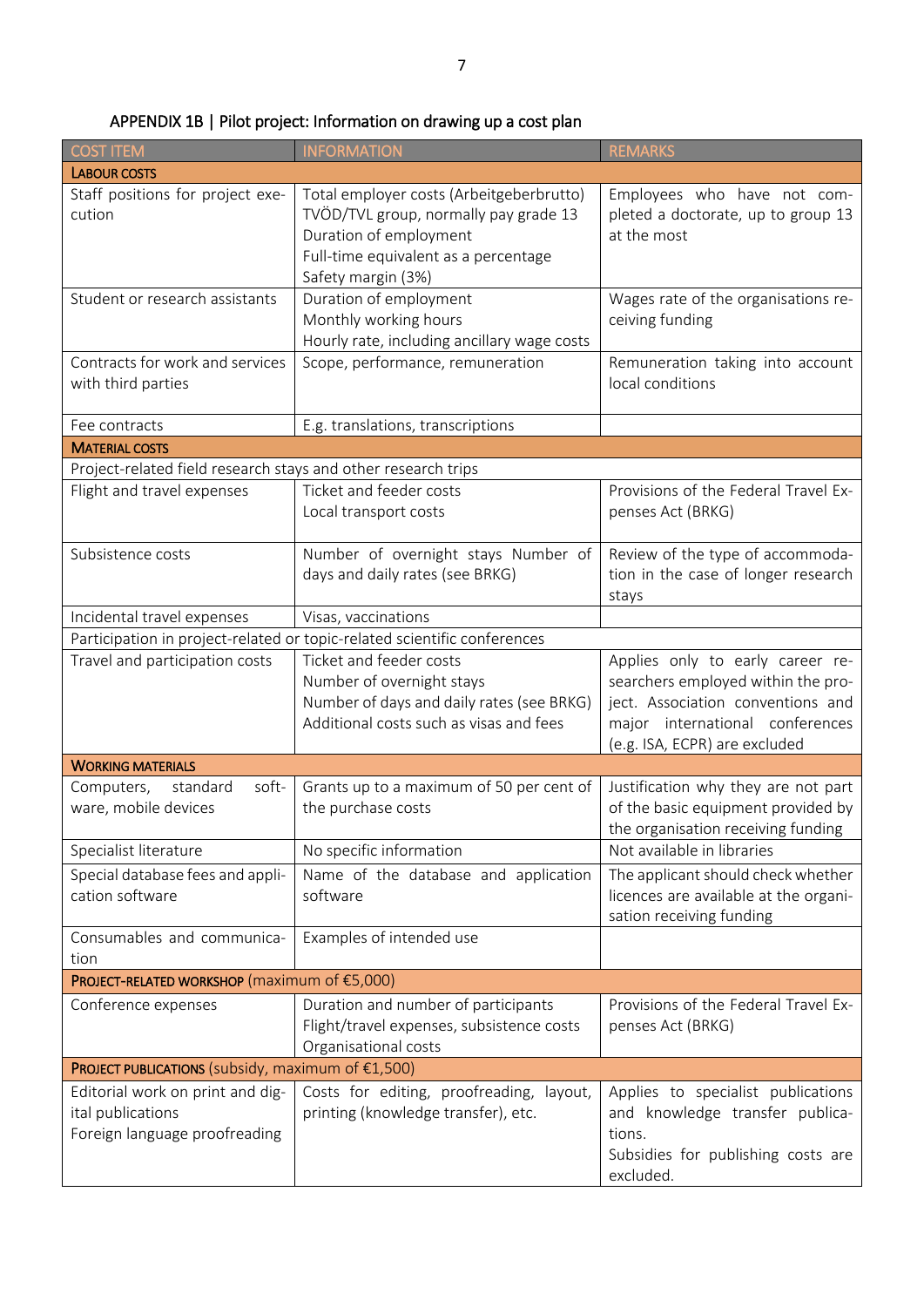APPENDIX 2 | Pilot project: List of possible bullet points in the long and short version of the application<sup>10</sup>

Short version (summary of the project), a separate 1-page file

- Problem definition and scientific relevance of the project
- Originality and expected research results
- Methodological foundation
- Significance for scientific policy and social consulting
- Project duration
- Application volume

# Long version of the application for project funding

(maximum 10 pages; approx. 20,000 characters including spaces, at least 11 point font size)

- *a. General information (in tabular form<sup>11</sup>)*
	- Funding format
	- Name of the applicant
	- Institution/organisation/department
	- Topic of the project
	- Total expected duration
	- Application volume

**.** 

- Business address and contact details (phone, email address)
- *b. Detailed presentation of the research project*
	- Research questions, objectives and expected outcomes
	- Originality and integration in the international state of research
	- Theoretical foundation and methodological
	- Implementation of the research design and validation of the findings (where applicable, remarks on access to the field and on security questions), comments on the selected research methodologies and techniques
	- Project-related research ethics assessment

 $10$  This list is a non-binding outline suggestion. The order and choice of points may vary depending on the application.

<sup>&</sup>lt;sup>11</sup> You can find an example of a tabular list in our download area under "Example of a cover sheet".